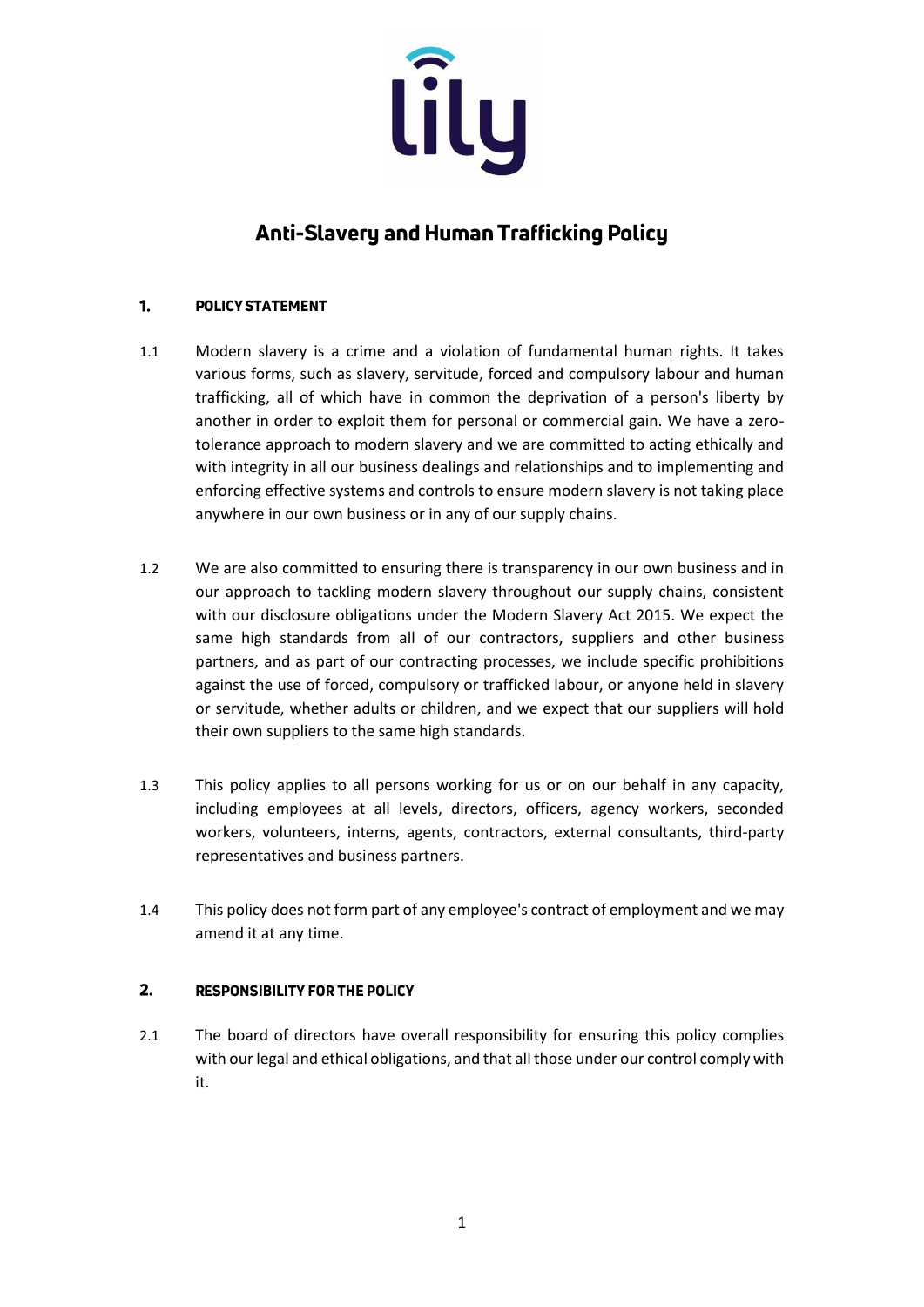

- 2.2 The compliance manager has primary and day-to-day responsibility for implementing this policy, monitoring its use and effectiveness, dealing with any queries about it, and
- 2.3 auditing internal control systems and procedures to ensure they are effective in countering modern slavery.
- 2.4 Management at all levels are responsible for ensuring those reporting to them understand and comply with this policy and are given adequate and regular training on it and the issue of modern slavery in supply chains.
- 2.5 You are invited to comment on this policy and suggest ways in which it might be improved. Comments, suggestions and queries are encouraged and should be addressed to the compliance manager.

#### $\overline{3}$ . **COMPLIANCE WITH THE POLICY**

- 3.1 You must ensure that you read, understand and comply with this policy.
- 3.2 The prevention, detection and reporting of modern slavery in any part of our business or supply chains is the responsibility of all those working for us or under our control. You are required to avoid any activity that might lead to, or suggest, a breach of this policy.
- 3.3 You must notify your manager the compliance manager as soon as possible if you believe or suspect that a conflict with this policy has occurred, or may occur in the future.
- 3.4 You are encouraged to raise concerns about any issue or suspicion of modern slavery in any parts of our business or supply chains of any supplier tier at the earliest possible stage.
- 3.5 If you believe or suspect a breach of this policy has occurred or that it may occur you must notify your manager as soon as possible. You should note that where appropriate, and with the welfare and safety of local workers as a priority, we will give support and guidance to our suppliers to help them address coercive, abusive and exploitative work practices in their own business and supply chains.